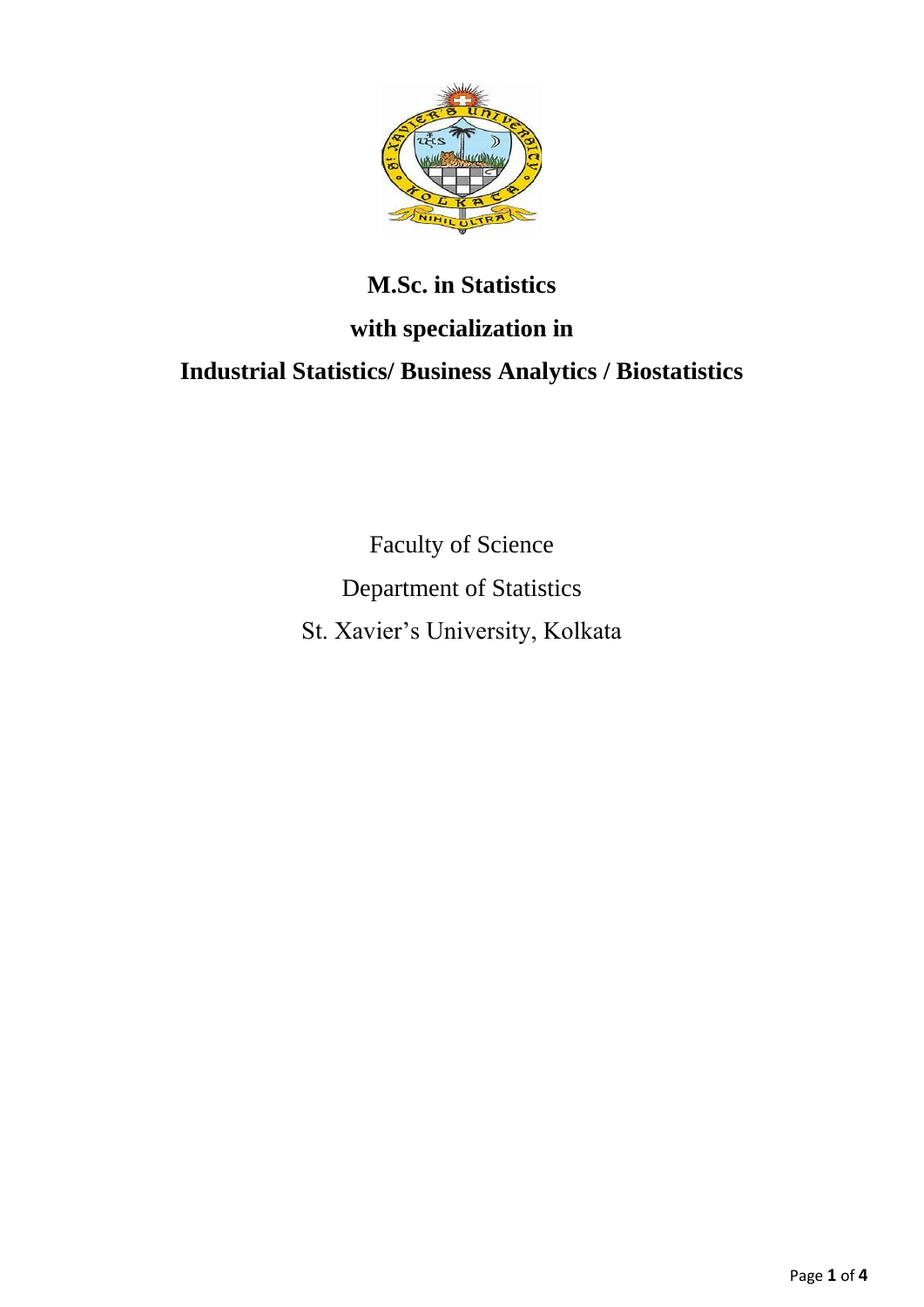## **Programme Educational Objectives**

PEO 1: To introduce students to the meaning, concepts and scope of the basic Statistical and Mathematical tools applicable for decision-making.

PEO 2: To familiarize students with the different tools and techniques used for collecting, handling, and managing and interpreting data.

PEO 3: To make the students acquainted with methods of data analysis and interpretation with focus on statistical tools.

PEO 4: To enable students to perform data visualization and analysis using modern statistical software packages such as Python, SPSS, R etc.

PEO 5: To enable students to get familiarized with different techniques of data driven statistical inference.

PEO 6: To encourage students towards various types of research and methodologies of conducting research.

## **Programme Outcomes**

PO 1: Understanding the basic Statistical and Mathematical tools applicable for decision-making.

PO 2: Designing questionnaires or perform other survey methods to collect data from primary sources supporting independent research initiatives.

PO 3: Applying advanced quantitative and statistical tools envisaged in the course in collecting, analyzing and interpreting data.

PO 4: Using statistical software packages in the process of generation of graphs, charts, and other forms of data visualization, data analysis and data interpretation.

PO 5: Enabling to independently solve real life problems.

PO 6: Assisting the policy makers in framing plans on different aspects of national development.

PO 7: Understanding and predicting the movement different data series related to industry, business and healthcare.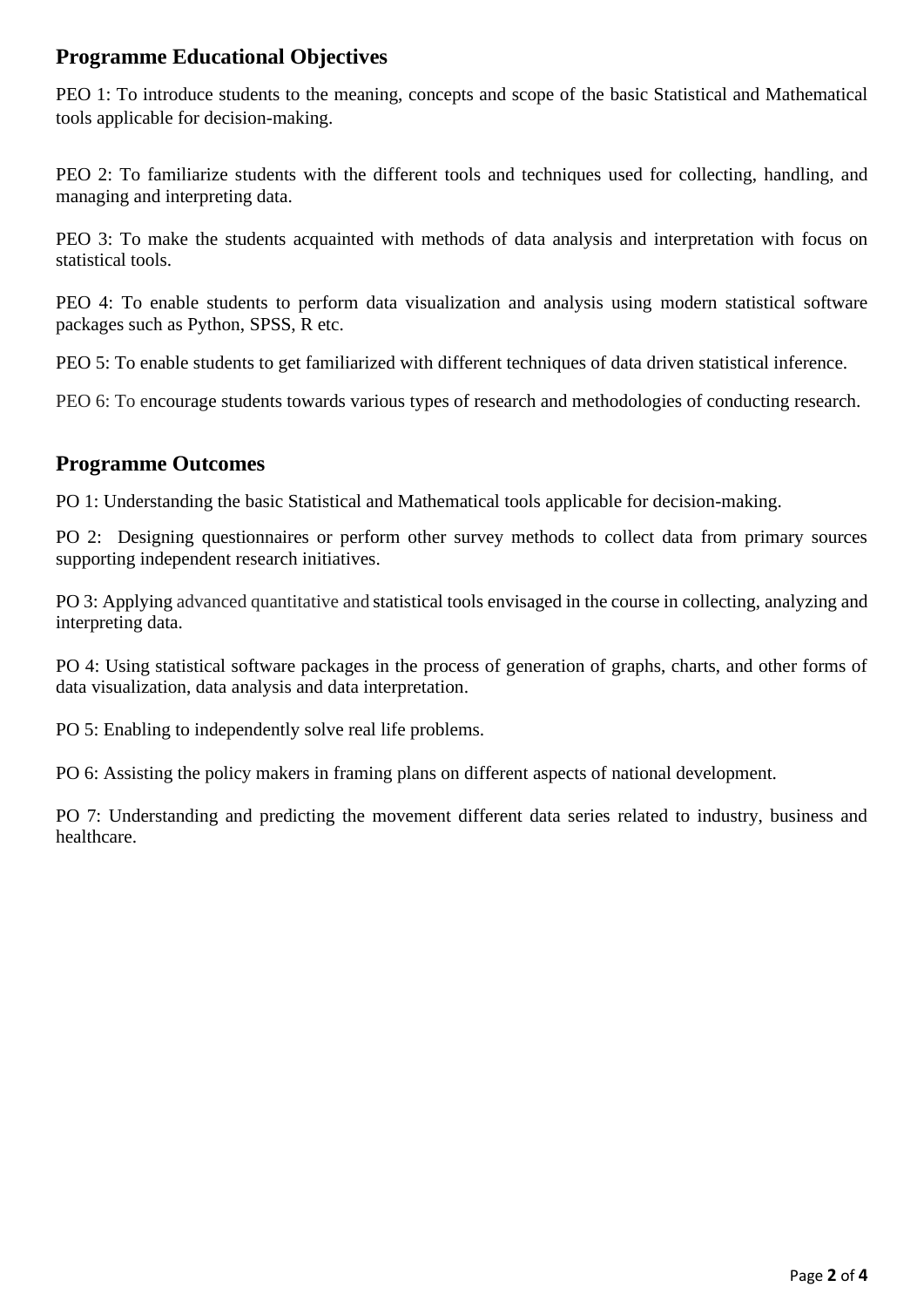# **Proposed Curriculum for M.Sc. Statistics Drafted by Expert Committee**

**Total number of Credits: 96**

**Total Number of Papers: 25**

**Core Papers: 22**

**Electives: 3**

### **Semester wise Details**

| Semester-I                 |                                                                            |                       |                               |           |              |         |
|----------------------------|----------------------------------------------------------------------------|-----------------------|-------------------------------|-----------|--------------|---------|
| <b>Number of Papers: 6</b> |                                                                            |                       |                               |           |              |         |
| <b>Course code</b>         | <b>Course Title</b>                                                        | <b>Course</b><br>Type | <b>Credits in each course</b> |           |              |         |
|                            |                                                                            |                       | Theory                        | Practical | Tutorial     | Credits |
| <b>MSTC 101</b>            | <b>Mathematical Analysis</b>                                               | Core                  | 4                             | 0         | $\Omega$     | 4       |
| <b>MSTC 102</b>            | Probability Theory                                                         | Core                  | 4                             | 0         | 0            | 4       |
| <b>MSTC 103</b>            | <b>Statistical Inference-I (Estimation</b><br>Theory / Hypothesis Testing) | Core                  | 3                             |           | $\Omega$     |         |
| <b>MSTC 104</b>            | Linear Algebra & Linear Models                                             | Core                  | 3                             |           | $\Omega$     | 4       |
| <b>MSTC 105</b>            | <b>Sampling Techniques</b>                                                 | Core                  | 3                             |           | 0            | 4       |
| <b>MSTC 106</b>            | R Programming                                                              | Core                  | $\Omega$                      | 4         | 0            | 4       |
| <b>Total credits</b>       |                                                                            |                       | 17                            | 7         | $\mathbf{0}$ | 24      |
|                            |                                                                            |                       |                               |           |              |         |

| $-{\rm II}$<br>Semester |  |
|-------------------------|--|
|                         |  |

| <b>Number of Papers: 6</b> |                                                                            |               |                               |           |          |         |
|----------------------------|----------------------------------------------------------------------------|---------------|-------------------------------|-----------|----------|---------|
| Course code                | <b>Course Title</b>                                                        | <b>Course</b> | <b>Credits in each course</b> |           |          |         |
|                            |                                                                            | Type          | Theory                        | Practical | Tutorial | Credits |
| <b>MSTC 201</b>            | Multivariate Analysis                                                      | Core          |                               |           |          |         |
| <b>MSTC 202</b>            | <b>Stochastic Processes</b>                                                | Core          | 4                             |           |          |         |
| <b>MSTC 203</b>            | Statistical Inference II (Large<br>sample Theory/Nonparametric<br>Methods) | Core          | 3                             |           | 0        |         |
| <b>MSTC 204</b>            | <b>Regression Analysis I</b>                                               | Core          |                               |           |          |         |
| <b>MSTC 205</b>            | Design of Experiments                                                      | Core          | 3                             |           | $\Omega$ |         |
| <b>MSTP 206</b>            | Python                                                                     | Core          | $\mathbf{\Omega}$             | 4         | 0        |         |
| <b>Total Credits</b>       |                                                                            |               | 16                            | 8         | 0        | 24      |
|                            |                                                                            |               |                               |           |          |         |

 $\overline{\phantom{0}}$